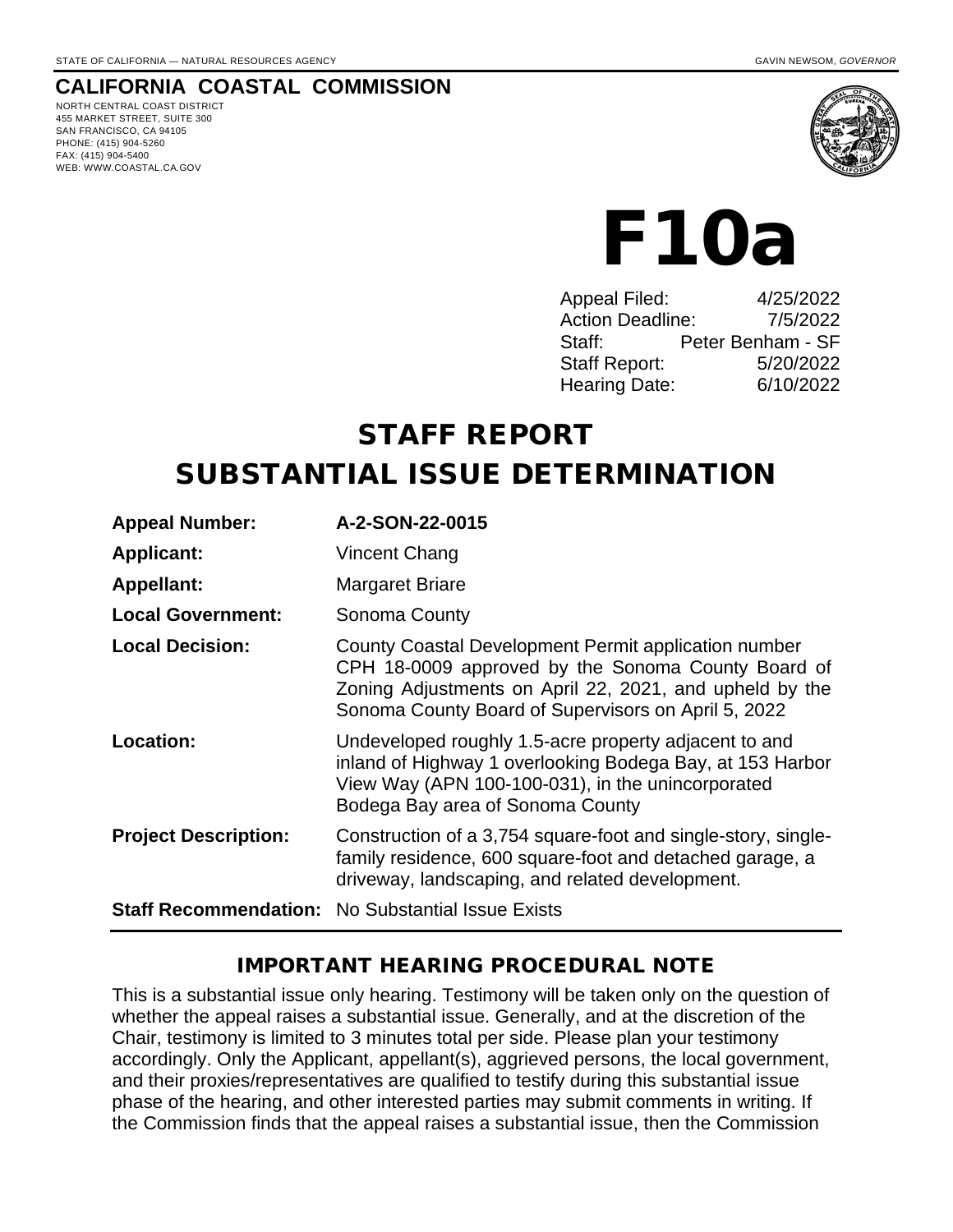takes jurisdiction over the underlying coastal development permit (CDP) application, and it will then review that application at a future Commission meeting, at which time all persons are invited to testify. If the Commission finds that the appeal does not raise a substantial issue, then the local government CDP decision stands and is thus final and effective.

### SUMMARY OF STAFF RECOMMENDATION

Following a local appeal, the Sonoma County Board of Supervisors upheld the Sonoma Board of Zoning Adjustments' approval of a coastal development permit (CDP) authorizing the construction of a new 3,754 square foot, single-family dwelling with a 600 square foot, detached garage, associated landscaping, and driveway improvements on a roughly 1.5-acre parcel fronting on Highway 1 above Bodega Bay. The property is adjacent to a series of mostly undeveloped lots that are part of the Harbor View subdivision located on a knoll above the bay. The Appellant contends that the approved development raises Sonoma County Local Coastal Program (LCP) consistency issues related to wetlands, sensitive habitats, seismic constraints, and building heights. Specifically, the Appellant contends that the proposed development is inconsistent with the LCP because it adversely affects wetlands and ESHA, it cannot be approved due to seismic issues, and it exceeds the LCP's maximum height limit.

In terms of the wetland contentions, the LCP prohibits all construction within 100 feet of wetlands, and allows development between 100 and 300 feet of wetlands where it is determined that such development would not adversely impact the wetlands. The approved residence is located higher up on the slope, well above any wetland areas, and all proposed development is set back approximately 200 feet from the subject wetlands in the vicinity of the project site. The Applicant's biological resource assessment analysis shows that such siting and design, including in terms of best management practices (BMPs) to avoid any impacts, is adequate to protect the wetlands in this case. As a result, the approved residence does not raise significant LCP consistency issues as it relates to wetlands.

In terms of the ESHA contentions, the downcoast portion of the property includes a scrub area within which the biological resource assessment for the project identifies the potential for four sensitive plant species. Given the project's plant surveys were during the non-blooming season, it is difficult to know if the species are present. That said, and even presuming these plants are present in the scrub area and that the area constitutes ESHA, the project includes adequate setbacks from the majority of this area that are sufficient to protect such ESHA as required by the LCP. Therefore, the approved residence does not raise any significant LCP consistency issues relating to ESHA.

In terms of seismic constraint contentions, the property is located near a seismically active fault line and the LCP requires development in such areas be sited and designed to minimize risks associated with such active faults, which is accounted for by the County's approval. The Appellant's seismic contention, however, is much more specific, and notes that the LCP also requires conformance with the Alquist-Priolo Act. To this point, the approved development is single-story and woodframed, and such development is actually exempted from any additional Alquist-Priolo requirements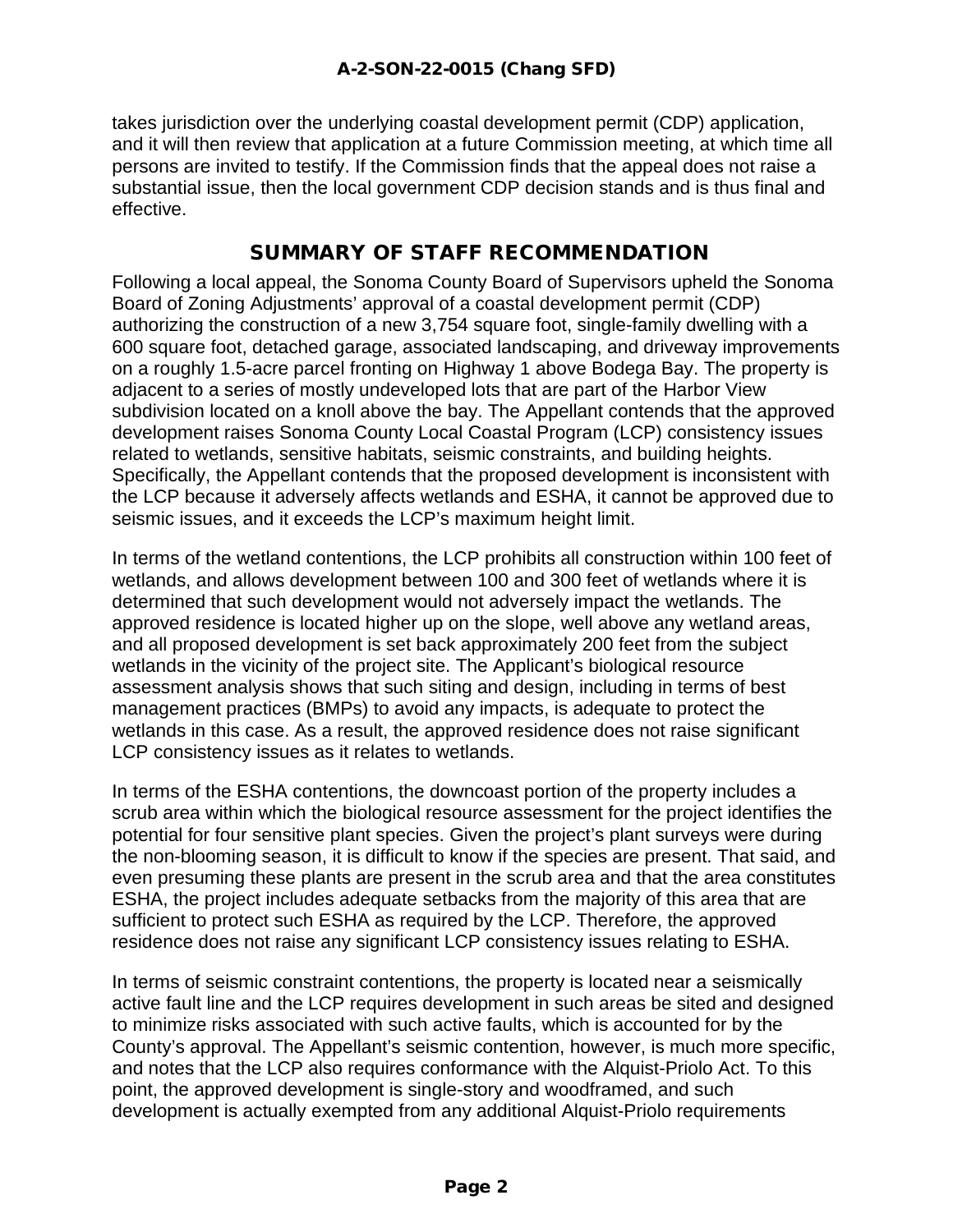beyond what the County approved. Thus, the approved residence does not raise any significant LCP consistency issues as it relates to seismic constraints.

Finally, in terms of structural height, the LCP allows development up to a maximum height of 24 feet at this location. The approved development would be just under 24 tall in this case, and thus does not raise any LCP consistency issues as it relates to the height limit.

As a result, staff recommends that the Commission find that **no substantial issue**  exists with respect to the County-approved project's conformity with the wetland and ESHA protections, and the height and seismic constraints of the LCP, and the Coastal Act's public access provisions. The single motion and resolution to do so is found on **page 5** below.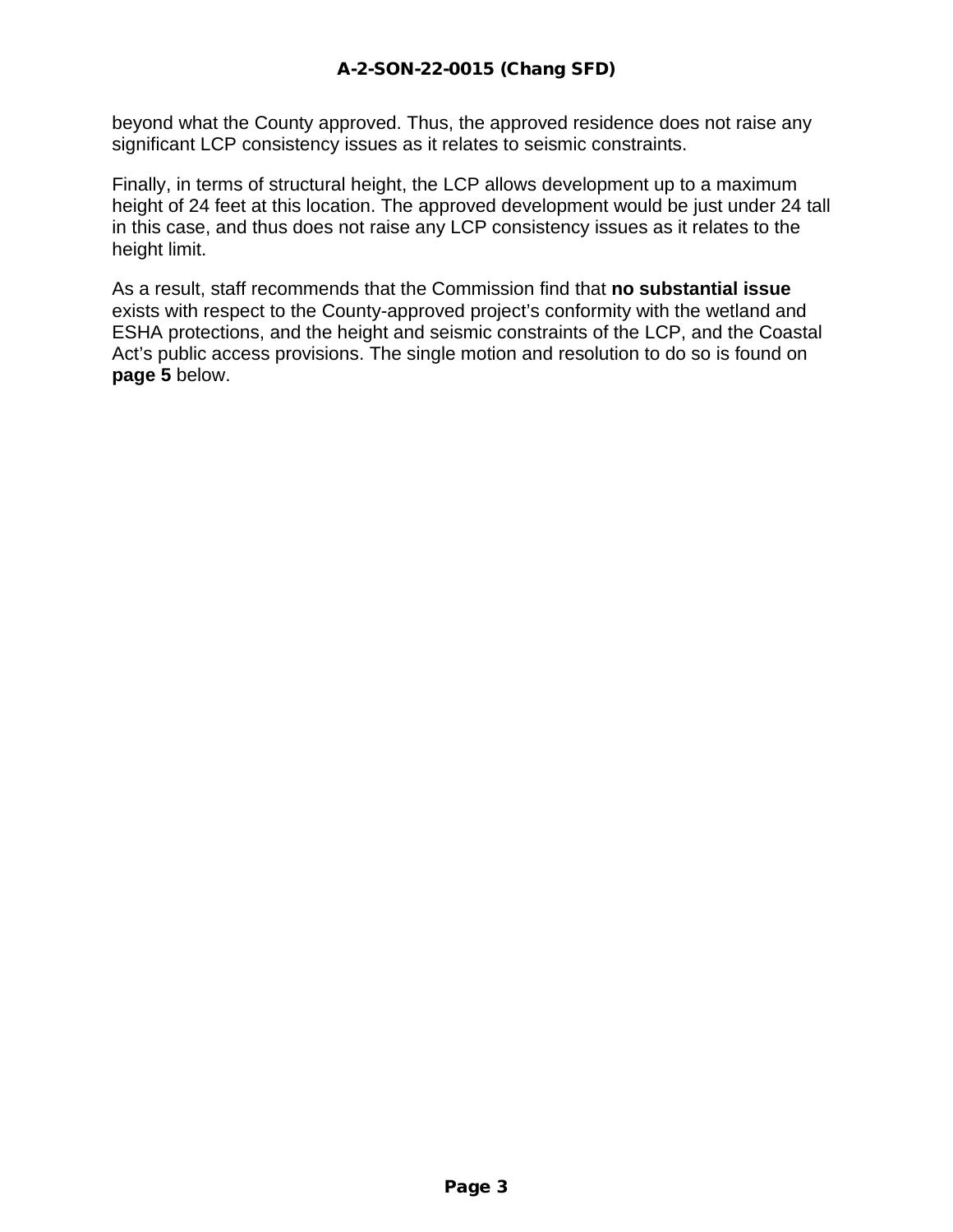# TABLE OF CONTENTS

# **EXHIBITS**

- Exhibit 1 Location Map
- Exhibit 2 Site Photos
- Exhibit 3 County-Approved Project Plans
- Exhibit 4 County Notice of Final Local CDP Action
- Exhibit 5 Appeal of County CDP Action to the Coastal Commission
- [Exhibit 6 Prior Commission Staff Comments](https://documents.coastal.ca.gov/reports/2022/6/f10a/f10a-6-2022-Exhibits)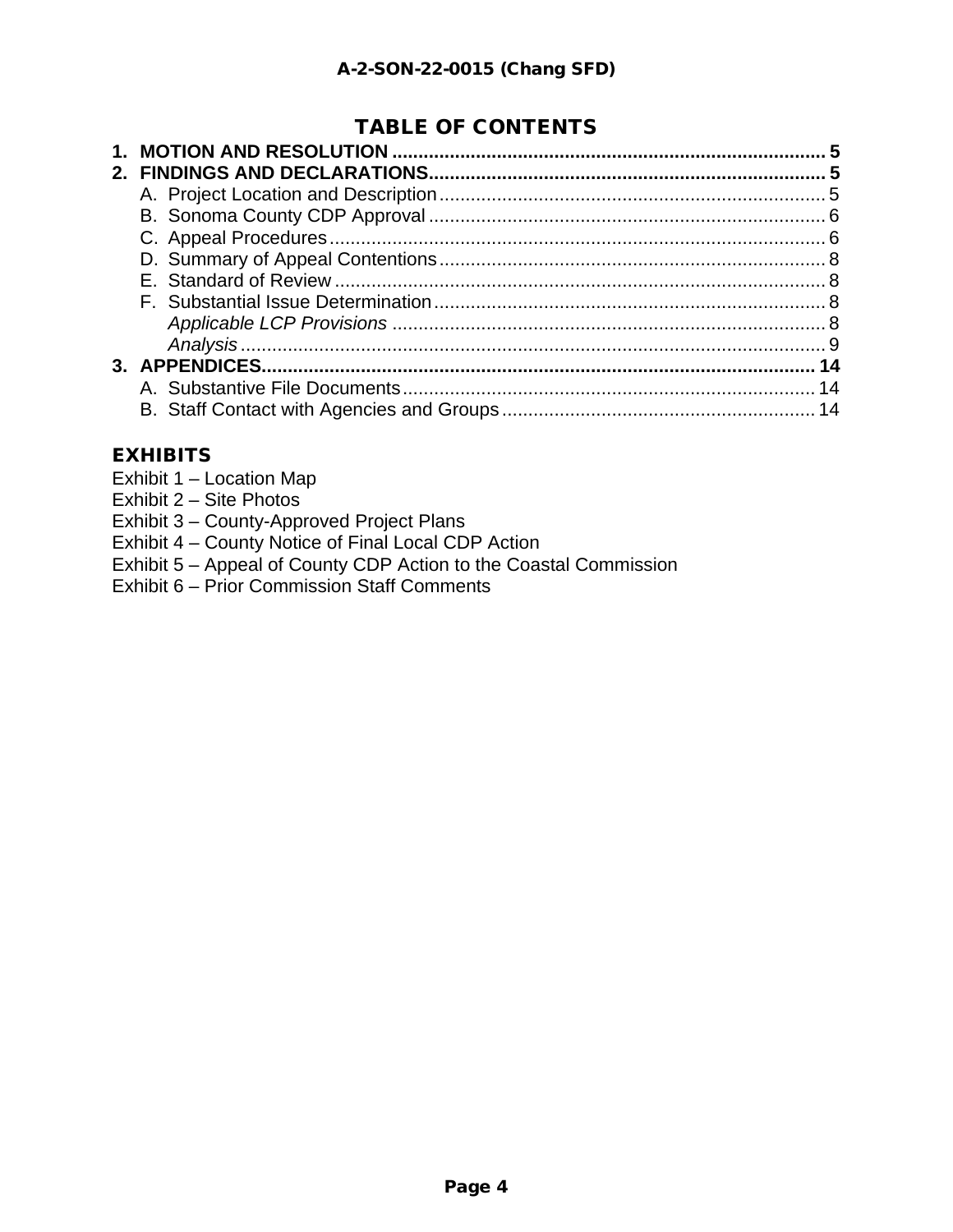# 1. MOTION AND RESOLUTION

Staff recommends that the Commission determine that **no substantial issue** exists with respect to the grounds on which the appeal was filed. A finding of no substantial issue would mean that the Commission will not hear the application de novo and that the local CDP action will become final and effective. To implement this recommendation, staff recommends a **YES** vote on the following motion. Passage of this motion will result in a finding of no substantial issue and adoption of the following resolution and findings, and the local action will become final and effective. Failure of this motion will result in a substantial issue finding and a future de novo hearing on the CDP application. The motion passes only by an affirmative vote of a majority of the Commissioners present.

*Motion: I move that the Commission determine that Appeal Number A-2-SON-22-0015 raises no substantial issue with respect to the grounds on which the appeal has been filed under Section 30603 of the Coastal Act, and I recommend a yes vote.*

*Resolution to Find No Substantial Issue: The Commission hereby finds that Appeal Number A-2-SON-22-0015 presents no substantial issue with respect to the grounds on which the appeal has been filed under Section 30603 of the Coastal Act regarding consistency with the certified Sonoma County Local Coastal Program and/or the public access policies of the Coastal Act.* 

# 2. FINDINGS AND DECLARATIONS

#### **A. Project Location and Description**

The proposed project is located on a 1.48-acre vacant parcel at 153 Harbor View Way (APN 100-100-031) in the unincorporated Bodega Bay area of Sonoma County (see **Exhibit 1** for a location map). The site fronts on Highway 1, at the intersection of Highway [1](#page-4-0) and Harbor View Way, and slopes upward and away from the highway.<sup>1</sup> The site is located adjacent to a series of mostly undeveloped lots that are part of the Harbor View subdivision that itself is located on a knoll above the Bay. The parcel is LCP-zoned Planned Community (PC) Coastal Combining (CC), which allows for single-family residences as one of several permitted uses.

The property is made up of three distinct areas, with the lower upcoast corner of the property near Highway 1 including a wetland area that straddles this property as well as the upcoast property. Another third of the property along Harbor View Way and extending up the slope includes a northern coastal scrub community. The remaining third of the property is occupied by mostly ruderal vegetation and located at a higher elevation than the other two areas of the site, and the approved residence would be sited in this area. The site is also located in the state-designated Alquist-Priolo earthquake area, with active fault traces approximately 500 feet west of the proposed

<span id="page-4-0"></span><sup>1</sup> The lot slopes down towards Highway 1 with an elevation ranging from approximately 30 feet above mean sea level (MSL) at its bay side to approximately 80 feet above MSL at its inland boundary, with the residential footprint located at the top of the slope.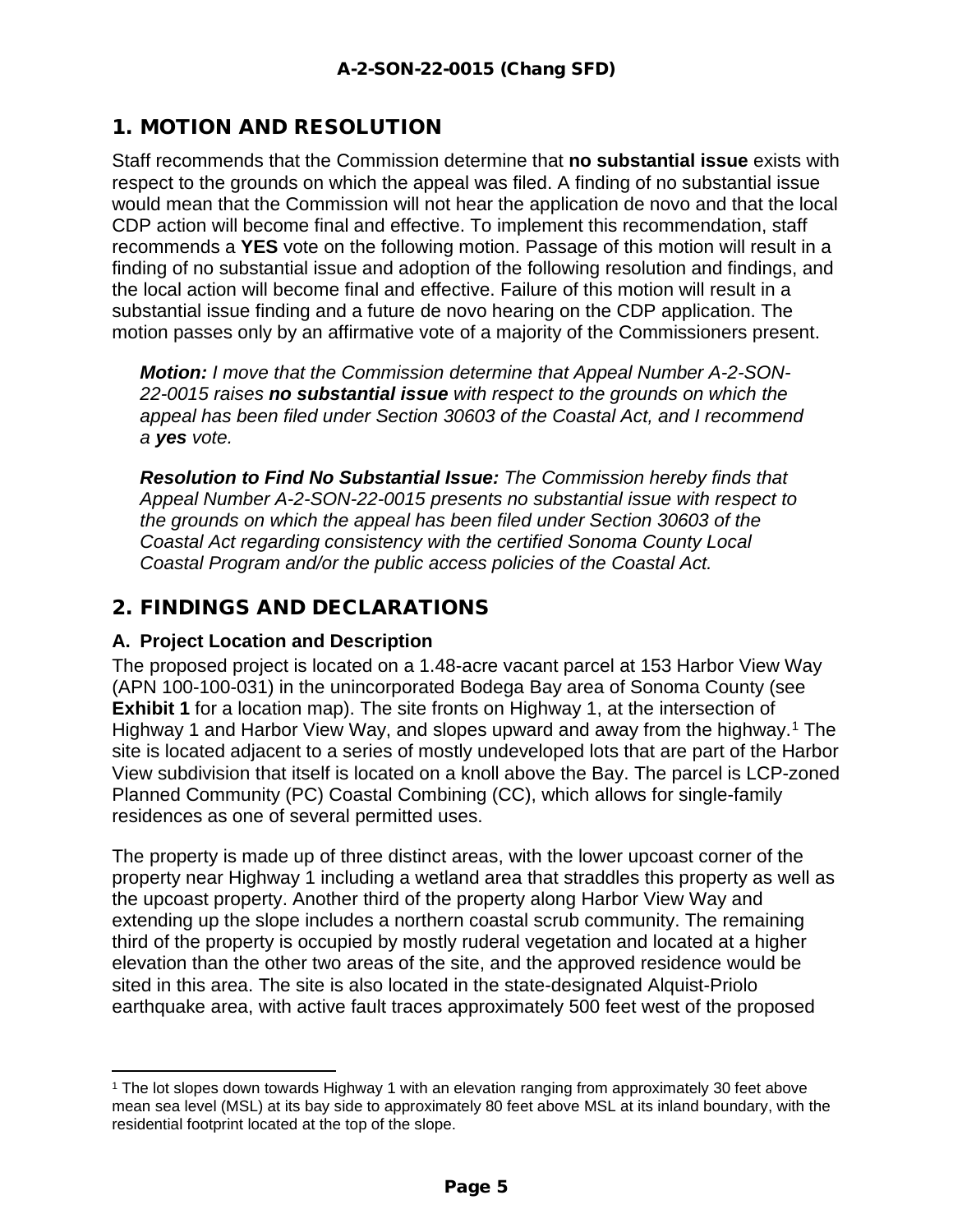development, roughly along the Bodega Bay Harbor shoreline and seaward of Highway 1. See **Exhibit 2** for photographs of the site and surrounding area.

The County-approved project includes a 3,754 square-foot single-story, single-family dwelling with a flat roof (that extends along a shoreline orientation some 150 feet); a 600 square-foot single-story, detached garage reached by a some 300-foot long gravel driveway from Harbor View Way; associated native landscaping; and other related development. See **Exhibit 3** for the County-approved project plans.

#### **B. Sonoma County CDP Approval**

On April 22, 2021, the Sonoma County Board of Zoning Adjustments (BZA) approved a CDP authorizing the above-described residential development, subject to conditions.<sup>[2](#page-5-0)</sup> This approval was appealed locally, by the current Appellant before the Commission, to the County Board of Supervisors on April 29, 2021, citing concerns regarding the presence of wetlands and sensitive habitat area, seismic constraints, and building heights inconsistent with LCP requirements. The Board upheld the BZA decision, and denied the appeal on April 5, 2022. Notice of the County Board's final action on the CDP was received in the Coastal Commission's North Central Coast District Office on April 11, 2022 (see **Exhibit 5**) and the Coastal Commission's ten-working-day appeal period for this action began on Tuesday, April 12, 2022, and concluded at 5 p.m. on April 25, 2022. One valid appeal was received during the appeal period (see **Exhibit 6**).

#### **C. Appeal Procedures**

Coastal Act Section 30603 provides for the appeal to the Coastal Commission of certain CDP decisions in jurisdictions with certified LCPs. The following categories of local CDP decisions are appealable: (a) approval of CDPs for development that is located (1) between the sea and the first public road paralleling the sea or within 300 feet of the inland extent of any beach or of the mean high tide line of the sea where there is no beach, whichever is the greater distance, (2) on tidelands, submerged lands, public trust lands, within 100 feet of any wetland, estuary, or stream, or within 300 feet of the top of the seaward face of any coastal bluff, and (3) in a sensitive coastal resource area; or (b) for counties, approval of CDPs for development that is not designated as the principal permitted use under the LCP. In addition, any local action (approval or denial) on a CDP for a major public works project (including a publicly financed recreational facility and/or a special district development) or an energy facility is appealable to the Commission. This County CDP decision is appealable because the development, a residential use, is not the principally permitted use under the LCP because the LCP does not designate a principally permitted use in this zoning district.

For appeals of a CDP approval, grounds for appeal are limited to allegations that the approved development does not conform to the LCP and/or to Coastal Act public access provisions. For appeals of a CDP denial, where allowed (i.e., only allowed in extremely limited circumstances – see description of appealable actions, above), the

<span id="page-5-0"></span><sup>2</sup> Note that Commission staff sent comments (on October 23, 2019) as the project was pending locally, asking that the County confirm that the project met LCP wetland tests (see **Exhibit 6**), which County staff subsequently confirmed.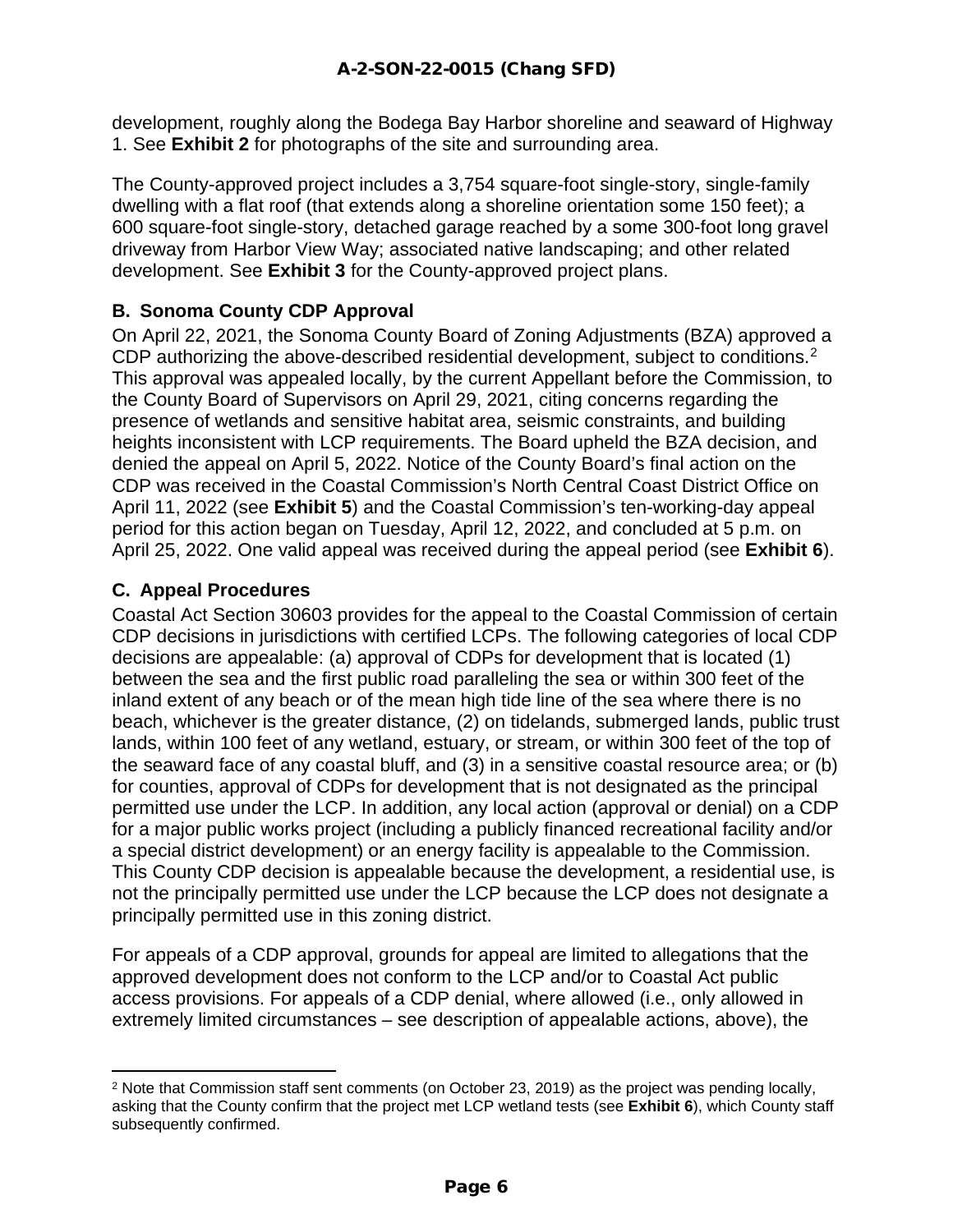grounds for appeal are limited to allegations that the development conforms to the LCP and to Coastal Act public access provisions.

The Commission's consideration of appeals is a two-step process. The first step is determining whether the appeal raises a substantial issue that the Commission, in the exercise of its discretion, finds to be significant enough to warrant the Commission taking jurisdiction over the CDP application. This step is often referred to as the "substantial issue" phase of an appeal. The Commission is required to begin its hearing on an appeal and address at least the substantial issue question within 49 working-days of the filing of the appeal unless the applicant has waived that requirement, in which case there is no deadline for Commission action. In this case, the Applicant has not waived the 49 working day requirement, and thus the substantial issue determination deadline is July 5, 2022.[3](#page-6-0) 

The Coastal Act and the Commission's implementing regulations are structured such that a substantial issue is presumed when the Commission acts on this question unless the Commission finds that an appeal does *not* raise a substantial issue, and the Commission considers a number of factors in making that determination.[4](#page-6-1) At this stage, the Commission may only consider contentions raised by the appeal. At the substantial issue hearing, staff will make a recommendation for the Commission to find either substantial issue or no substantial issue. If staff makes the former recommendation, the Commission will not take testimony at the hearing on the substantial issue recommendation unless at least three Commissioners request it, and, if no testimony is requested, a substantial issue is automatically found. If the Commission does take testimony, it is generally (and at the discretion of the Commission Chair) limited to three minutes total per side, and only the Applicant, Appellant, persons who opposed the application before the local government, the local government, and their proxies/representatives are allowed to testify, while others may submit comments in writing.

If, following any testimony (as applicable) and a public hearing, the Commission determines that the appeal does not raise a substantial issue, then the first step is the only step, and the local government's CDP decision stands. However, if the Commission finds a substantial issue, the Commission takes jurisdiction over the

<span id="page-6-0"></span><sup>&</sup>lt;sup>3</sup> July 5, 2022 falls after the Commission's June meeting and before the Commission's July meeting, meaning that the Commission needs to act on this part of the appeal by the June meeting.

<span id="page-6-1"></span><sup>4</sup> The term substantial issue is not defined in the Coastal Act. The Commission's regulations indicate that the Commission will hear an appeal unless it "finds that the appeal raises no significant question" (California Code of Regulations, Title 14, Section 13115(b)). Section 13115(c) of the Commission regulations provides, along with past Commission practice, that the Commission may consider the following five factors when determining if a local action raises a substantial issue: (1) the degree of factual and legal support for the local government's decision that the development is consistent or inconsistent with the certified LCP and the Coastal Act's public access provisions; (2) the extent and scope of the development; (3) the significance of the coastal resources affected by the decision; (4) the precedential value of the local government's decision for future interpretation of its LCP; and (5) whether the appeal raises only local issues, or those of regional or statewide significance. The Commission may, but need not, assign a particular weight to a factor, and may make a substantial issue determination for other reasons as well.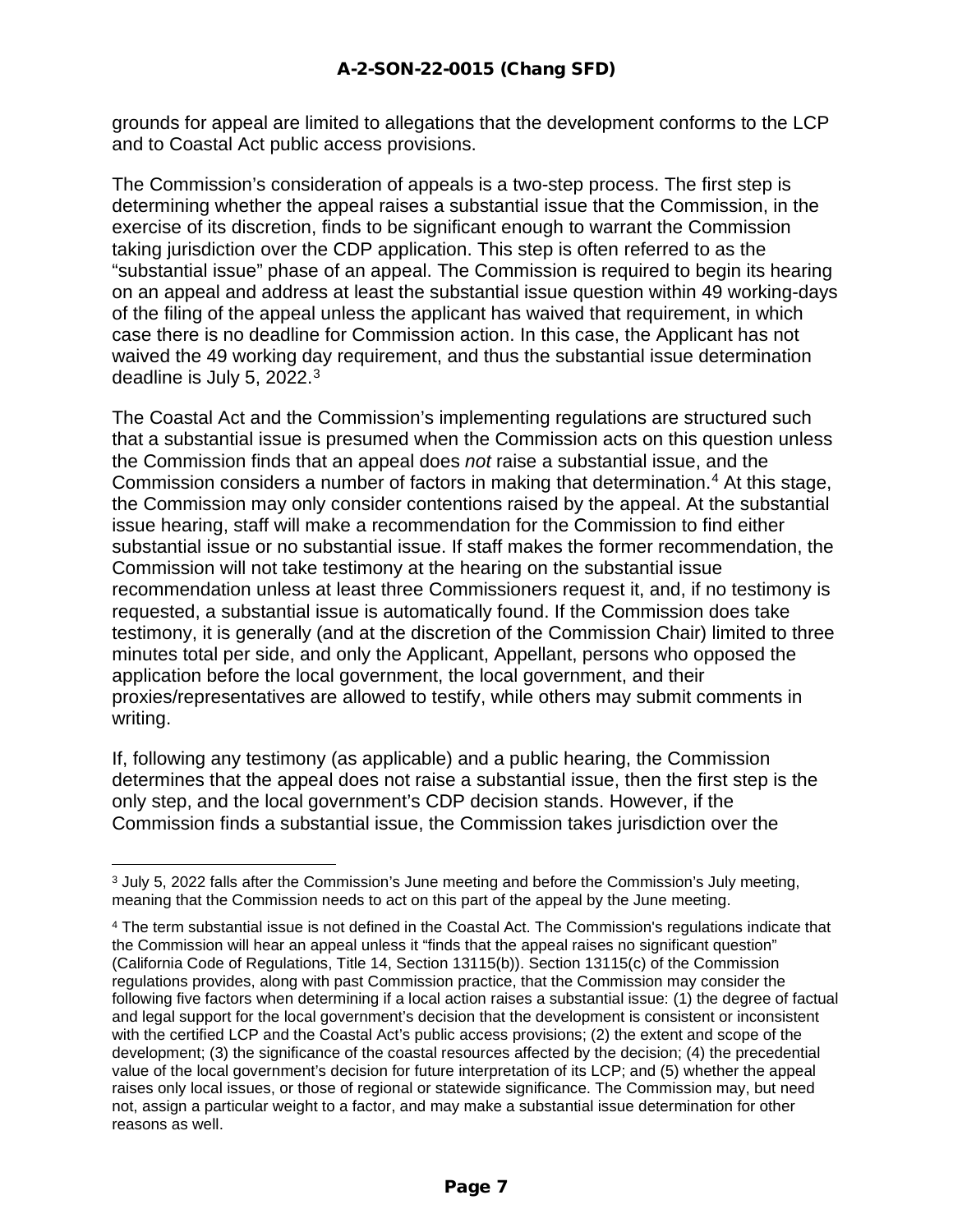underlying CDP application for the proposed project for a full de novo review of the application.

In the second phase of the appeal, if applicable, the Commission must determine whether the proposed development is consistent with the applicable LCP (and, where applicable, the Coastal Act's public access and recreation provisions). This step is often referred to as the "de novo" review phase of an appeal, and it entails reviewing the proposed project in total. Staff will make a CDP decision recommendation to the Commission, and the Commission will conduct a public hearing to decide whether to approve, approve with conditions, or deny the subject CDP. Any person may testify during the de novo phase of an appeal hearing.

#### **D. Summary of Appeal Contentions**

The Appellant contends that the County-approved project raises LCP consistency issues related to wetlands, environmentally sensitive habitat areas (ESHA), seismic constraints, and building height. Specifically, the Appellant contends that: the presence of protected wetland habitat within the property is incompatible with the proposed development; the project's biological report recommends springtime surveys to determine the presence of four sensitive plant species that, if identified on the property, could establish ESHA and as a result, appropriate, LCP-consistent buffers would need to be provided; the property lies within the seismically active Alquist-Priolo Special Studies Zone Act area and this development is incompatible with the Act's established restrictions on development; and the building height is not consistent with LCP height limitations. See **Exhibit 6** for the full appeal contentions.

#### **E. Standard of Review**

The standard of review for considering whether these appeal contentions raise a substantial issue is the certified Sonoma County LCP (which is made up of a certified Land Use Plan (LUP) and a certified Implementation Plan (IP)) and the public access policies of the Coastal Act (which include Coastal Act Sections 30210 through 30224).

#### **F. Substantial Issue Determination**

#### *Applicable LCP and Coastal Act Provisions*

The LCP provides guidance on protection and identification of wetlands and ESHA, includes policies designed to establish buffers for wetlands as well as ESHA, enforces the requirements of the Alquist-Priolo Special Studies Zone Act, and establishes height limits for development. The LCP also contains Coastal Act Provisions regarding development adjacent to ESHA. Provisions are as follows:

*LCP LUP Environmental Resources Management Recommendations (ERMR) #25. Prohibit construction of agricultural, commercial, industrial and residential structures within 100 feet of wetlands*.

*LCP LUP Environmental Resources Management Recommendations (ERMR) #26. Between 100 and 300 feet of wetlands, prohibit construction of agricultural, commercial, industrial and residential structures unless an*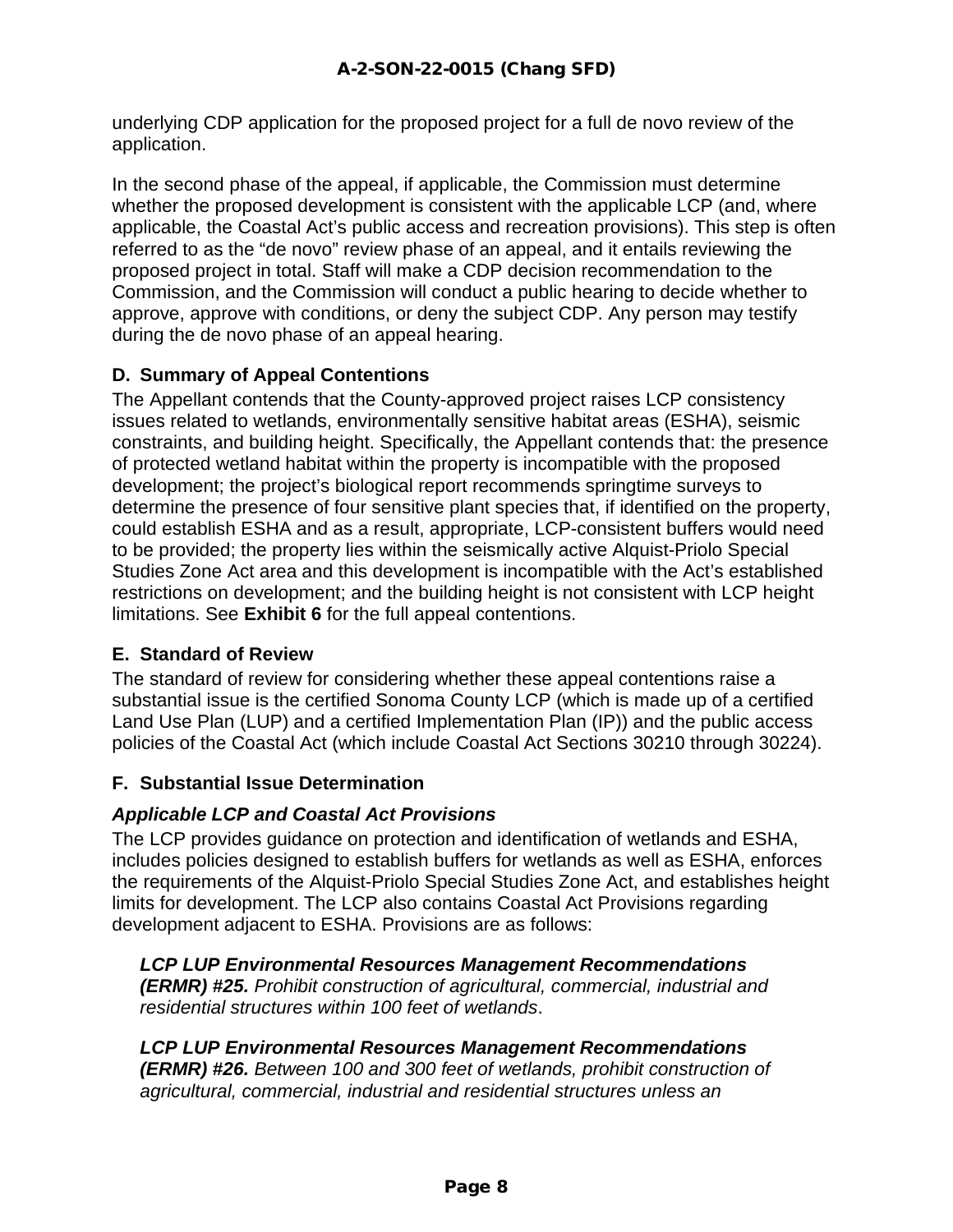*environmental assessment finds the wetland would not be affected by such construction.*

*LCP LUP Environmental Resources Management Recommendations (ERMR) #58. Protect designated sites of rare or endangered plants. Prior to any development in or adjacent to designated sites, conduct precise botanical surveys to determine the distribution of any rare or endangered plants. Botanical surveys should be conducted during natural blooming season of species in question. Development should be sited and designed and constructed to prevent impacts of grading, paving, construction of roads or structures, runoff, and erosion from significantly degrading rare or endangered plant habitats, and shall be compatible with the continuance of such habitat areas.*

*LCP Administrative Manual, Attachment "M", Page 67***.** *A buffer area should be established for each development adjacent to environmentally sensitive habitat areas based on the standards enumerated below. The width of a buffer area will vary depending upon the analysis. The buffer area should be a minimum of 100 feet for small projects on existing lots (such as one single family home or one commercial office building) unless the applicant can demonstrate that 100 feet is unnecessary to protect the resources of the habitat area*.

*LCP LUP Geologic Hazards Recommendations (GHR) #3. Enforce the requirements of the Alquist-Priolo Special Studies Zone Act for protection from fault rupture hazard.*

*LCP IP Section 26C-125(c)(4), PC (Planned Community). East of Highway 1 and visible from designated scenic roads: Residential and commercial height limits are twenty-four feet (24').*

**Coastal Act Section 30240.** *(a) Environmentally sensitive habitat areas shall be protected against any significant disruption of habitat values, and only uses dependent on such resources shall be allowed within such areas. (b) Development in areas adjacent to environmentally sensitive habitat areas and parks and recreation areas shall be sited and designed to prevent impacts which would significantly degrade such areas, and shall be compatible with the continuance of such habitat areas.*

#### *Analysis*

#### **Wetlands**

The LCP prohibits residential development within 100 feet of a wetland, and only allows such development between 100 and 300 feet from a wetland when an environmental assessment determines that the wetland would not be affected by the development. In this case, the Applicant's biological report<sup>[5](#page-8-0)</sup> identified a small area  $(0.04$ -acres) of seasonal wetland, supported by groundwater seepage, where this wetland extends onto

<span id="page-8-0"></span><sup>5</sup> Prepared by WRA Environmental Consultants, Inc (January 2018).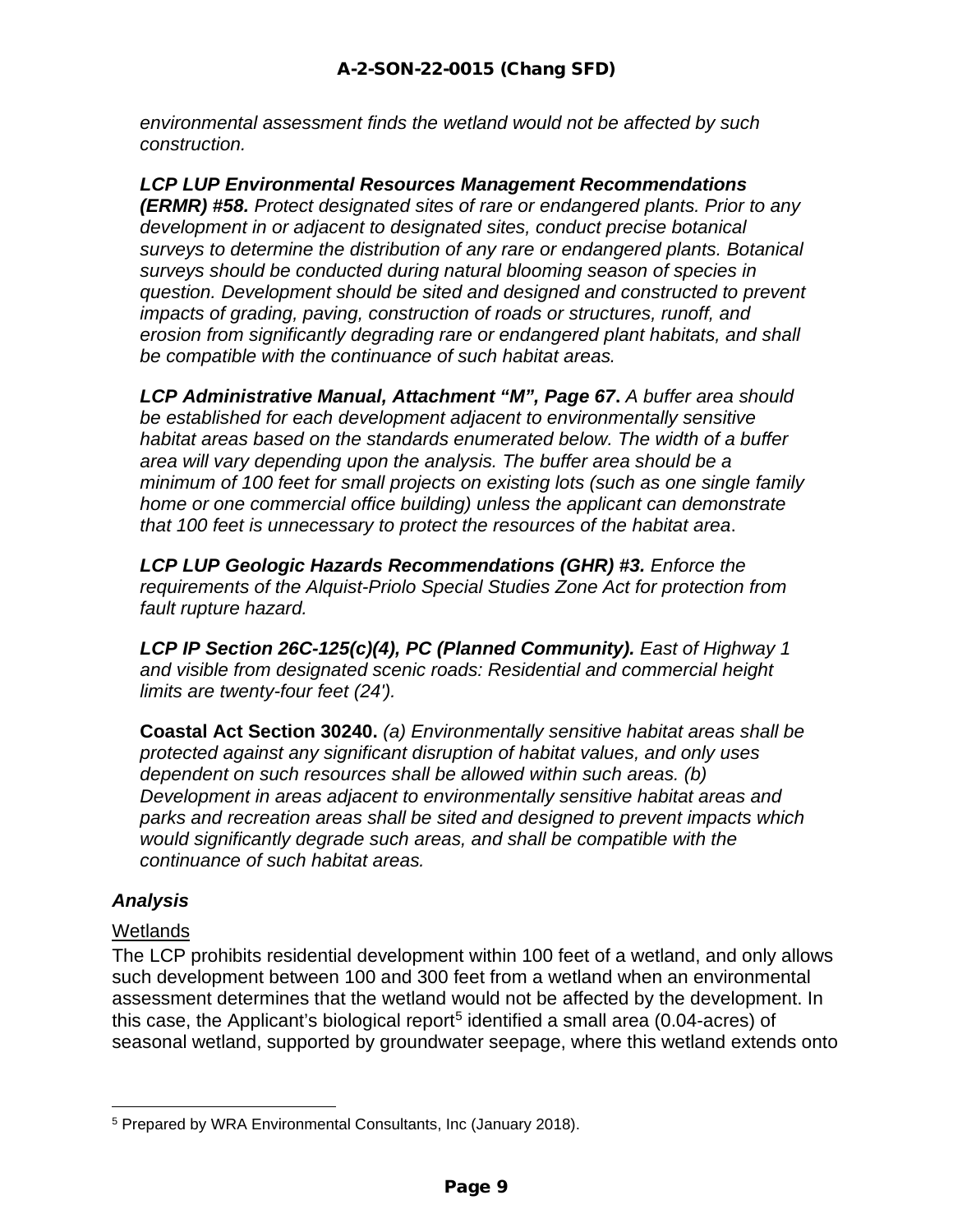the upcoast property in the lower portion of the site near its western corner.<sup>[6](#page-9-0)</sup> However, the development footprint ranges from 100 to 300 feet in distance from identified wetlands, thus meeting the LCP's required 100-foot minimum wetland setback, and averages roughly a 200-foot setback. The Applicant's report concluded that the project could be constructed within 100 to 300 feet of the wetland without affecting it, and the County concurred. Given the horizontal distances between the development footprint and the wetland, the roughly 50-foot in elevation distance between the development footprint and the wetland, the various siting and design standards approved by the County to avoid wetland impacts (e.g., filtering, treating, and directing residential drainage away from the wetland), and the status of the wetland as a fringe of a larger wetland, the County's determination appears reasonable, satisfies LCP wetland requirements, and does not raise a substantial issue regarding protection of wetlands.

#### ESHA

The LCP protects ESHA, and suggests that surveys for potential sensitive plant species be undertaken during the relevant blooming period for relevant plants in order to make accurate ESHA determinations. Where ESHA is determined to be present, the LCP requires a buffer between development and the identified ESHA. The LCP suggests a 100-foot buffer but also allows for smaller buffers if it can be demonstrated that a smaller buffer is sufficient to protect the resource. In this case, the Applicant's biological report notes a northern coastal scrub community on a portion of the site nearest Harbor View Way, but the report did not identify any special status species during site surveys. Rather, the report identified that four sensitive plant species and one sensitive animal species had a "moderate potential"<sup>[7](#page-9-1)</sup> to occur in the project area.<sup>[8](#page-9-2)</sup> Given that the survey for these plant species was completed during a November time period, the project biologist recommended a follow-up survey during the appropriate blooming seasons of the relevant plant species.<sup>[9](#page-9-3)</sup> It is worth noting, however, that CalFlora and the California Native Diversity Database (CNDDB)<sup>10</sup> do not have records of these sensitive plant species occurring on the site.

<span id="page-9-0"></span><sup>&</sup>lt;sup>6</sup> The report relied on USFWS wetland delineation parameters, which use the same one-parameter metric as the LCP and the Coastal Act (i.e., where the presence of either hydrophytic plant species, hydric soils, or hydrology are enough to qualify an area as a wetlands).

<span id="page-9-1"></span> $7$  Moderate potential is defined by the report as "Some of the habitat components meeting the species requirements are present, and/or only some of the habitat on or adjacent to the site is unsuitable. The species has a moderate probability of being found on the site."

<span id="page-9-2"></span><sup>8</sup> Sensitive plants were the Coastal Bluff Morning-glory (*Calystegia purpurata ssp.saxicola*), Bakers Goldfields (*Lasthenia californica ssp.bakeri*), Perennial Goldfields (*Lasthenia californica ssp.macrantha*), and Oregon Polemonium (*Polemonium carneum)*, and sensitive wildlife was the Bryant's savannah sparrow (*Passerculus sandwichensis alaudinus*). The plants are identified by the California Native Plant Society as rare, threatened, or endangered, but none of the species (neither plants or animals) are listed under the Federal or California Endangered Species Act.

<span id="page-9-3"></span><sup>9</sup> Blooming seasons for the four identified plant species overlap from the months of April to June.

<span id="page-9-4"></span><sup>10</sup> CalFlora (a non-profit organization) and CNDDB (a nationwide network run by NatureServe) are biological resource databases that provide indications of plant presence in a given area, and are used by Commission staff to compare presence/absence against the on-the-ground biological resource assessments. They are not considered comprehensive records and should not replace any resource assessments required otherwise.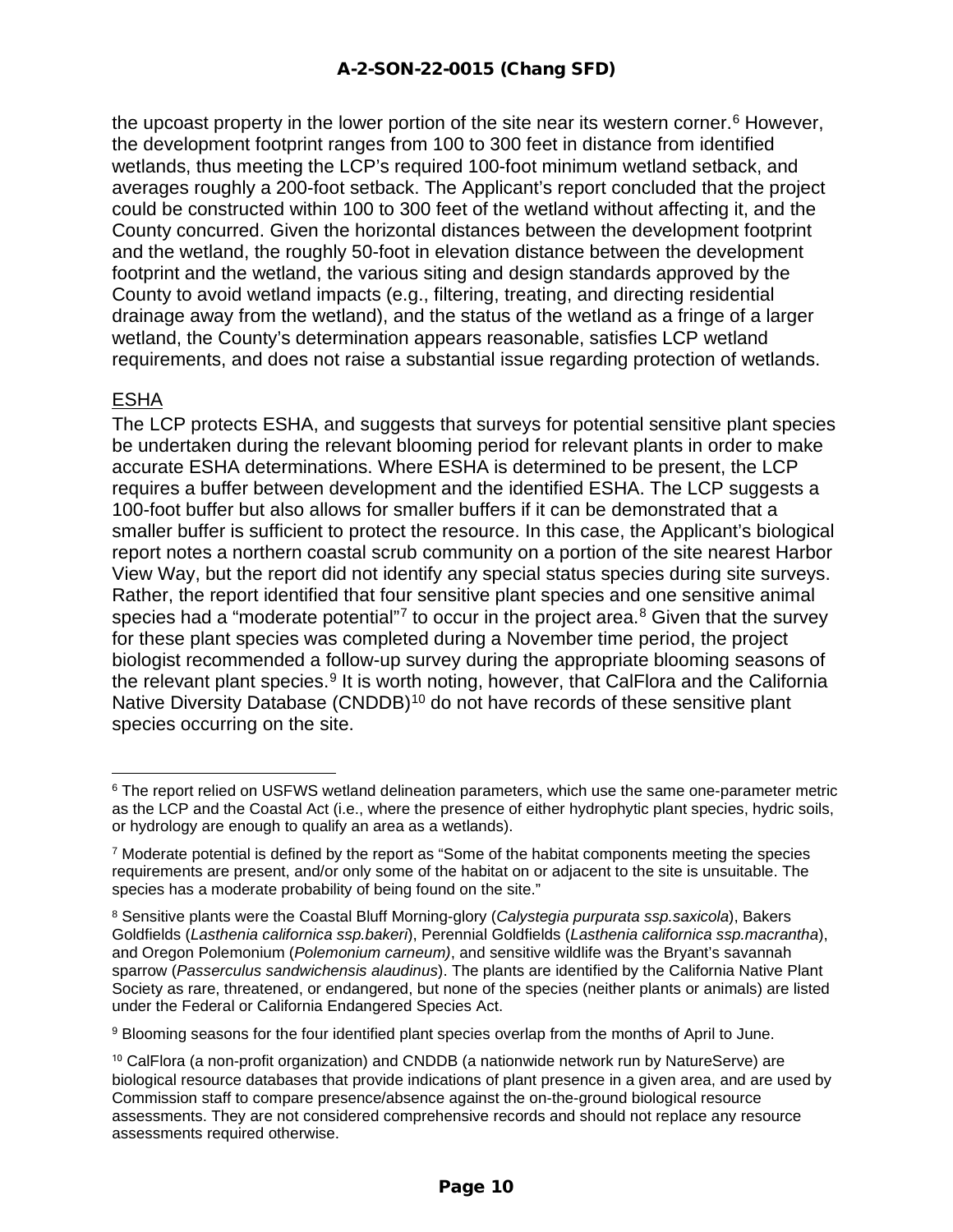Ultimately, however, the County did not require further surveys, and did not treat the area in question as ESHA. There is some factual support for the conclusion that ESHA is not located on the site, including the Applicant's biological report and the aforementioned plant databases. However, given the LCP's ESHA protections emanate from appropriate ESHA identification in the first place, the County's approach to evaluating the project's potential impacts to ESHA on site is problematic in this case. Despite this, in terms of the contentions on appeal, even presuming for the sake of argument that this area is ESHA, there is support in the County's record for the conclusion that any undetected ESHA that may potentially exist on the site would be adequately protected. Although the LCP requires a 100 foot buffer from ESHA, reduced buffers are allowed if 100 feet is "unnecessary to protect the resources of the habitat area." Here, although the development footprint overlaps with about 10 feet of coastal bluff scrub, the coastal bluff scrub is unlikely to constitute ESHA on its own. The configuration of the rest of the potential ESHA extending down the slope and away from the development footprint, and the various siting and design provisions adopted by the County (e.g., pre-construction nesting bird surveys, drainage and water quality BMPs, etc.) will minimize potential impacts of development on any adjacent ESHA. In short, although the County's decision may not be fully consistent with the LCP's process for determine if sensitive plant ESHA exists on the site, there is factual and legal support for the conclusion that ESHA is adequately protected as the LCP requires in this case, and this does not raise a substantial issue of LCP conformance regarding ESHA protections.

#### Seismic Concerns

The LCP requires development to follow Alquist-Priolo Special Studies Zone Act requirements, which, as applicable to the appeal contentions, prohibits construction of certain houses within identified active fault zones without a comprehensive geologic investigation in certain circumstances. In this case, the project's geotechnical investigation<sup>[11](#page-10-0)</sup> determined that the property is located within 500 feet of active fault traces, and therefore falls within the purview of Alquist-Priolo. Thus, to be LCP consistent, the project has to meet Alquist-Priolo requirements that adhere to it. However, Alquist-Priolo does not have any requirements for this type of development,<sup>[12](#page-10-1)</sup> and thus the approved project meets LCP seismic tests, and does not rise to a level of substantial issue on appeal.

#### Maximum Building Height

The LCP allows buildings in this Planned Community zoning district east of Highway 1 up to 24 feet in height. The approved development has a maximum height of 23 feet 5/8 inches, and thus is consistent with LCP maximum height requirements. Thus, the

<span id="page-10-0"></span><sup>11</sup> Prepared on March 21, 2018, by PJC & Associates.

<span id="page-10-1"></span><sup>&</sup>lt;sup>12</sup> Specifically, Alquist-Priolo Sections 2621.6.(a)(2)(A) and 2621.6.(a)(2)(B) create exceptions from the requirements of the Act for "single-family wood frame dwellings not exceeding two stories when such dwelling is not part of a development of four or more dwellings." The approved development here is wood-framed, single-story and single-family that is not part of a multi-unit development, thus meeting the exception criteria.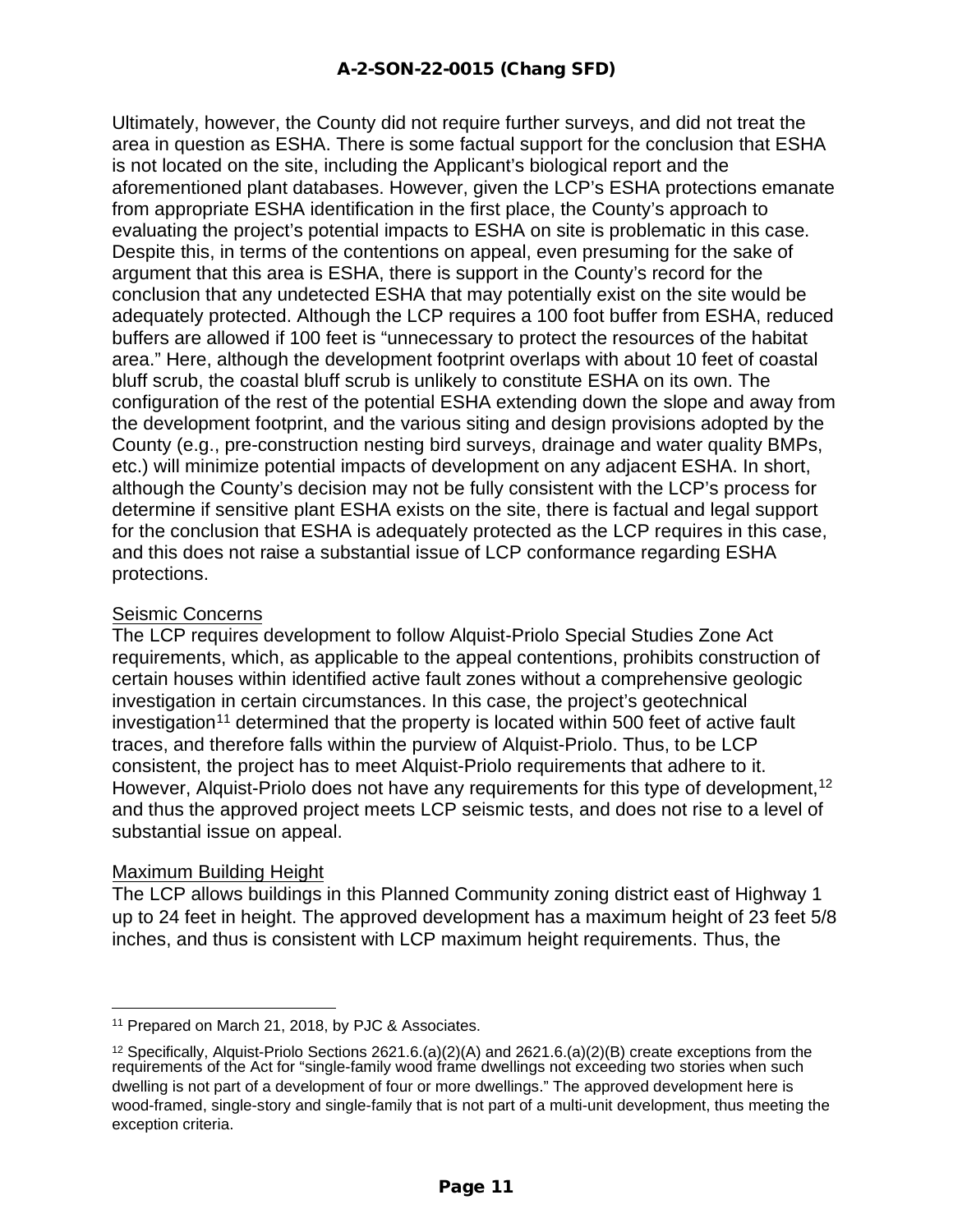approved development meets LCP maximum height requirements, and this is not a substantial issue with regard to LCP conformance.

#### Five Factors

When considering a project that has been appealed to it, the Commission must first determine whether the local government's decision on the project raises a substantial issue of LCP conformity, such that the Commission should assert jurisdiction over the CDP application 'de novo' (i.e., completely reviewing the project for LCP and Coastal Act consistency, as appropriate) for such development. At this stage, the Commission has the discretion to find that the project does or does not raise a substantial issue of LCP conformance. Section 13115(c) of the Commission regulations provides that the Commission may consider the following five factors when determining if a local action raises a significant issue: the degree of factual and legal support for the County's decision; the extent and scope of the development as approved or denied by the County; the significance of the coastal resources affected by the decision; the precedential value of the County's decision for future interpretations of its LCP; and, whether the appeal raises only local issues as opposed to those of regional or statewide significance. The Commission may, but need not, assign a particular weight to a factor, and may make a substantial issue determination for other reasons as well.

In this case, these five factors, considered together, support a conclusion that the County's approval of a CDP for the proposed project does not raise a substantial issue of LCP conformance. First, in terms of factual and legal support, the County's record includes information regarding wetland delineation, identification of potential sensitive species, and details regarding both the exceptions to the Alquist-Priolo Special Studies Zone Act and the maximum height requirements for this zoning designation, all of which support County findings for LCP consistency. While the County did not require surveys that would have more precisely determined ESHA, a biological survey was conducted that did not identify ESHA on site and the project was designed and conditioned in a way that appears likely to protect any potential ESHA that might not have been detected by the Applicant's survey. In short, there is factual and legal support for the County's decision to approve the project as consistent with the certified LCP. Thus, the degree of support for the County's decision is adequate in this case, and the first factor weighs in favor of finding no substantial issue.

Second, regarding the extent and scope of the County-approved development, the proposed development is limited to a single-family, single-story residence and associated development. While this single-family residence is relatively large, at 3,754 square-feet, it is confined to one area of the property, and the County verified the flat roof design that runs parallel to the contours of the parcel kept "the profile of the residence low and nestled into the site", therefore the project as approved by Sonoma County is limited in scope. Therefore, the second factor weighs in favor of finding no substantial issue.

With respect to the significance of the coastal resources affected, the County's findings demonstrate the primary coastal resources that may be affected by the proposed project are biological resources. While there is the potential for nesting birds on the site,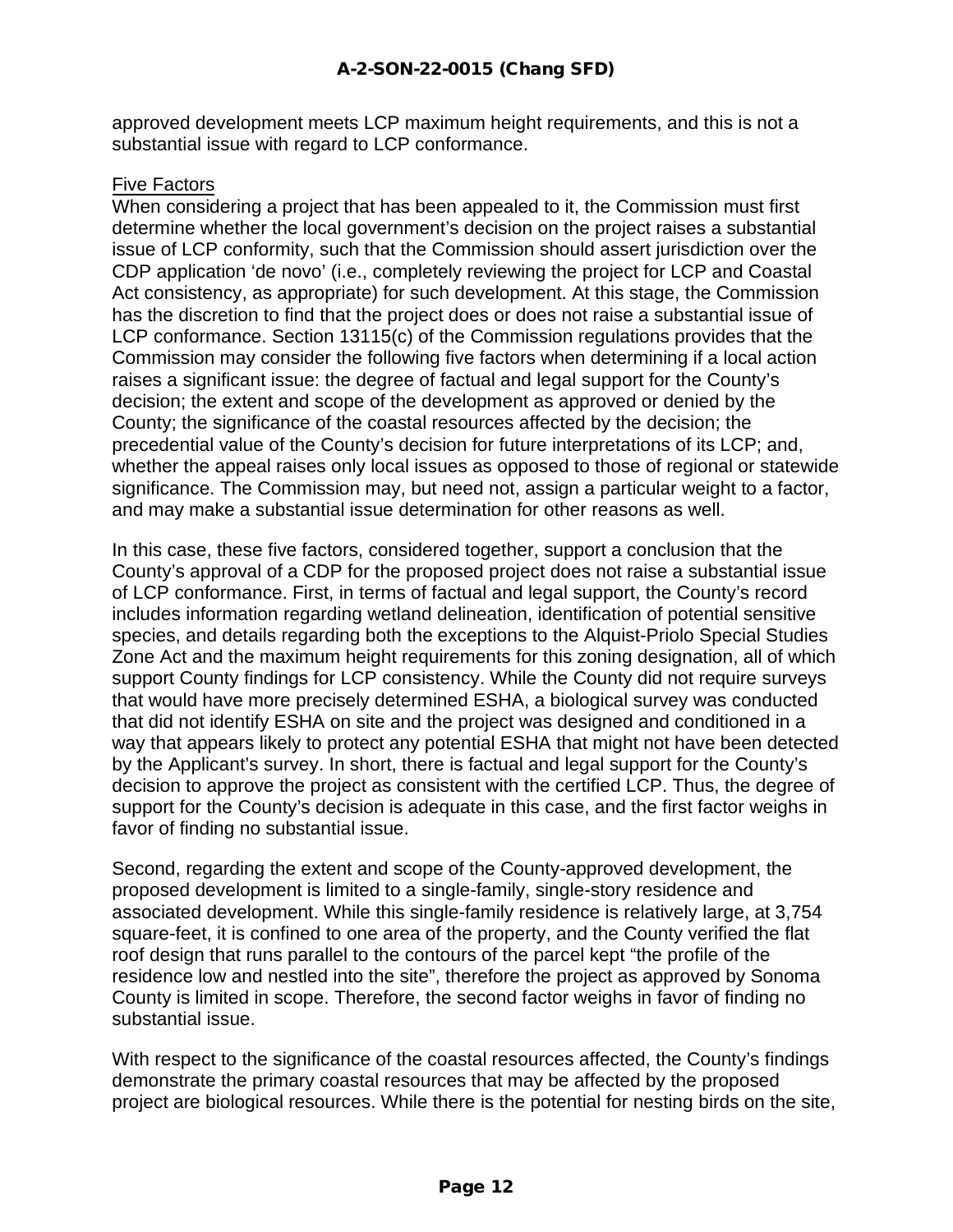the County's approval incorporates mitigation measures accounting for nesting birds.<sup>[13](#page-12-0)</sup> There is also the potential for sensitive species to occur on the site, however, the project is not expected to result in any type of significant impact to them, given the moderate likelihood of presence of these species, the location in which they are expected to be found, the small area of theoretical impact, and the required BMPs. Therefore, the third factor also weighs in favor of a finding of no substantial issue.

Further, with regard to the fourth factor, the potential for the local decision to set an adverse precedent for future interpretations of the LCP, the County's decision sets no particular precedent for LCP interpretation, as the project does not differ in any significant way from other proposed residential housing developments. While a more complete survey during the blooming period of the identified sensitive plant species would have been preferred, the lack of one here does not change required LCP outcomes. The Commission believes that it has made its point clear for future projects that it is important for the County to make ESHA determinations conclusively as part of project review, including so that LCP requirements can be addressed appropriately. Even in this regard, this particular project will not result in any significant adverse coastal resource impacts, and a finding of no substantial issue will not create an adverse precedent for future interpretation of the LCP. Therefore, the fourth factor also weighs in favor of finding no substantial issue.

Finally, as to the fifth factor, the project raises primarily local issues relevant to the potential impacts of one residence on discontiguous wetlands and potential ESHA on a single site. Given the conditions of the local permit, the siting of the proposed development to avoid impacts to wetlands and ESHA, and the low risk of harm to ESHA, the issues raised by the appeal do not rise to the level of statewide significance. Therefore, the fifth factor supports a no substantial issue determination.

In this case, these five factors, considered together, support a conclusion that the County's approval of a CDP for this project does not raise a substantial issue of LCP conformance. There is adequate factual and legal support for the County's decision to approve the project and the scope of the approved development, potential harm to coastal resources, and potential precedential value of the local decision are all relatively minor.

#### Substantial Issue Conclusion

For the reasons stated above, the Commission finds that Appeal Number A-2-SON-22- 0015 does not present a substantial issue with respect to the grounds on which the appeal has been filed under Section 30603 of the Coastal Act, and the Commission declines to take jurisdiction over the CDP application for this project.

<span id="page-12-0"></span><sup>&</sup>lt;sup>13</sup> Including requiring that a wildlife biologist conduct a survey of the site within 14 days of the start of work to determine the potential presence of active nests of migratory birds if construction is initiated between February 1 and August 31.